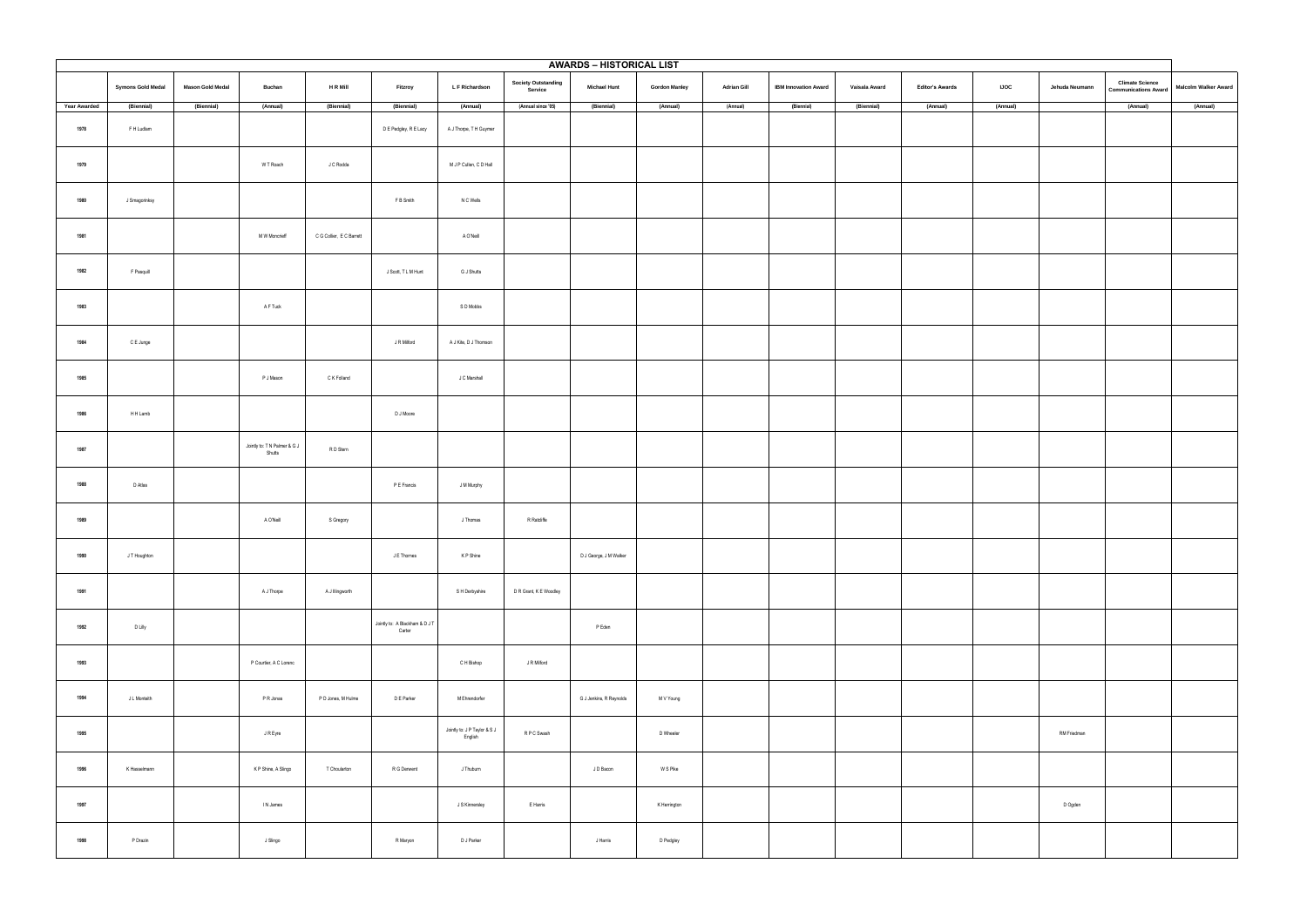| 1999 |                 |               | S D Mobbs                        |                                     |                         | A R Brown, A P Lock                        | A G Collins, W T Roach |                                         | R Brugge                                                                     |                    |                                       |                                          |                                                                                                                                                |                     | J Kington      |              |          |
|------|-----------------|---------------|----------------------------------|-------------------------------------|-------------------------|--------------------------------------------|------------------------|-----------------------------------------|------------------------------------------------------------------------------|--------------------|---------------------------------------|------------------------------------------|------------------------------------------------------------------------------------------------------------------------------------------------|---------------------|----------------|--------------|----------|
| 2000 | K A Browning    |               | G Vaughan                        | S Nicholson                         | J Shao                  | S L Gray, R Wood                           |                        | D Houghton                              | G P Eden                                                                     |                    |                                       |                                          |                                                                                                                                                |                     |                |              |          |
| 2001 |                 |               | Jointly to: R Buizza & F Molteni |                                     |                         |                                            | R Brugge               |                                         | R Saunders                                                                   |                    |                                       |                                          |                                                                                                                                                | P D Jones           | M Walker       |              |          |
| 2002 | R Hide          |               | J Austin                         | T J Osborn                          | L A Smith               | Jointly to: E J Highwood & A M<br>Tompkins |                        | F Singleton                             | S R Dunlop                                                                   | P J Webster        |                                       |                                          |                                                                                                                                                | J W Kidson          |                |              |          |
| 2003 |                 |               | A Simmons                        |                                     |                         | J C Petch                                  | M Spence               |                                         | G R Bigg                                                                     | A Tuck, J Pyle     |                                       |                                          | (QJ) ALM Grant                                                                                                                                 | R Huth              | J Insley       |              |          |
| 2004 | J S A Green     |               | M J P Cullen                     | P Arkin                             | N Nicholls              | Jointly to: R J Hogan & S Vosper           |                        | W J Burroughs                           | I Strangeways                                                                | J Marshall         |                                       |                                          |                                                                                                                                                | J Turner            |                |              |          |
| 2005 |                 | P J Mason     | A A White                        |                                     | H Derwent               | A S Lawless                                | M Roy                  |                                         | S Burt                                                                       | D L T Anderson     |                                       |                                          | (QJ & ASL) W Grabowski                                                                                                                         | A G Klein Tank      | A McConnell    |              |          |
| 2006 | Sir B J Hoskins |               | A Grant                          | G Austin                            |                         | J Methven                                  | K Herrington, M McGraw | R Bannister                             | J Galvin                                                                     | P Cox              |                                       |                                          | (QJ) G Inverarity                                                                                                                              | I Auer              |                |              |          |
| 2007 |                 | T Choularton  | A Staniforth                     |                                     | G Jenkins               | A Charlton-Perez                           | R Blackall             |                                         | A Fink                                                                       | P Read             |                                       |                                          | (QJ) M Lindskog & D Thomson                                                                                                                    | R Trigo             | O Ashford      |              |          |
| 2008 | A J Simmons     |               | A R Brown                        | Jointly to: J Koistinen & M Kitcher |                         | C D Westbrook                              | J M Walker             | Jointly to: D Shallcross & S<br>Jackson | J C Mayes                                                                    | T Palmer           | J Gloster                             |                                          | (QJ) S van den Heever, (MA) T<br>Lachlan-cope, (ASL) J Thielen-del-<br>Pozo                                                                    | I Simmonds          |                |              |          |
| 2009 |                 | A Illingworth | O Stiller                        |                                     | R Riddaway              | Jointly to: J Marsham & A Turner           | A Hunter               |                                         | J Prior, P Eden, Weather Log<br>Team & those producing<br>seasonal summaries | A Staniforth       |                                       |                                          | (QJ) T Dunkerton                                                                                                                               | J Marengo           | D Wheeler      |              |          |
| 2010 | J Mitchell      |               | N Wood                           | J Wilson                            |                         | N Bowler                                   | J Mayes                | <b>BBC English Regions</b>              | <b>B</b> Booth                                                               | J Haigh            | The TAMSAT Group                      | Community Weather Information<br>Network |                                                                                                                                                |                     |                |              |          |
| 2011 |                 | P Webster     | J Haywood                        |                                     | R Harrison              | H Wells                                    |                        |                                         | G Anderson                                                                   | D Stephenson       |                                       |                                          | (QJ) M Hendry                                                                                                                                  |                     | E Mills        |              |          |
| 2012 | T Barnett       |               | M Rodwell                        | C Taylor                            |                         | T Woollings                                |                        | Jointly to P Williams and A<br>Russell  | A Sibley                                                                     | D Shallcross       | P Brohan                              | I Strangeways                            | (QJ) P J van Leeuwen, (ASL) S<br>Ghosh,                                                                                                        | J Chan              | <b>B</b> Booth |              |          |
| 2013 |                 | J Harries     | J Thuburn                        |                                     | E McCallum, P Trevelyan | C Birch                                    | S Cornford             |                                         | R Prichard                                                                   | E Kent             |                                       |                                          | (QJ) J Dias, (ASL) A Gadian                                                                                                                    |                     |                |              |          |
| 2014 | R Houze         |               | R Allan                          |                                     |                         | J Norris, C Morcrette                      | P Eden                 | P Thomet                                | <b>B</b> Hall                                                                | G Vallis, A Scaife | L Chapman                             | A Fink, D Parker, S Janicot              | (QJ- Ed) A Lorenc, (MA) R Potts, P<br>Gill, (ASL) G Bryan                                                                                      | K Wolter            | J Kenworthy    |              |          |
| 2015 |                 | C O'Dowd      | R Smith                          |                                     | J Gregory               | C Ferro                                    | K Maxwell, A Howard    |                                         | H Roberts                                                                    | M Martin           |                                       |                                          | (QJ) S Polavarapu, (QJ Ed) E<br>Saltikoff, (ASL) C Wood                                                                                        | J Abatzoglou        |                |              |          |
| 2016 | J M Wallace     |               | S Gray                           |                                     |                         | I Boutle                                   | K Cook, D Wheeler      | P Hudson                                | Jointly to A Watson, I Cameron<br>D Duncan, J Pottie                         | S Belcher          | M Boulahya                            | M Brettle                                | (QJ) A Illingworth, (ASL) T Hewson<br>(QJ Prize) K V Mishra                                                                                    | J Spinoni           |                | E Hawkins    |          |
| 2017 |                 | G Stephens    | J Methven                        | V Thompson                          | A Bennett               | A vanNiekerk                               | G Meldrum              |                                         | P Inness                                                                     | I Renfrew          |                                       |                                          | C Collier (Met Apps)<br>D Amaya (ASL)<br>J Hopkins, K Grant, N Thompson<br>(QJ)<br>R Forbes, C Chemel, M Martin, G<br>Elsaesser (QJ Reviewers) | E Hanna             |                | E Shuckburgh |          |
| 2018 | C Rodgers       |               |                                  | A Blyth                             |                         | K Hanley                                   | I Phillips             | G Pretor - Pinney                       | Global and<br>regional climate<br>series team                                | M Bell             | Scottish Flood<br>Forecasting Service | T Rippeth                                | QJ Ed: M Ambaum<br>QJ Prize: N Gustaffson<br>A Geer<br>Met Apps: A Ghelli<br>ASL: S Erik-Gryning                                               | S Vicente-Serrano   |                | P Stott      | M Menary |
| 2019 |                 | K Shine       | A Scaife                         |                                     | H Dacre                 | J Waller<br>G Kilroy                       | M Spencer              |                                         | D Bowker                                                                     | K Carslaw          |                                       |                                          | QJ Ed: P Knippertz<br>QJ Reviewer: M Scheuerer<br>and Z Tan<br>GDJ: V Slonosky<br>ASL: A Miller                                                | S Fick<br>R Hijmans |                | R Betts      | E Howard |